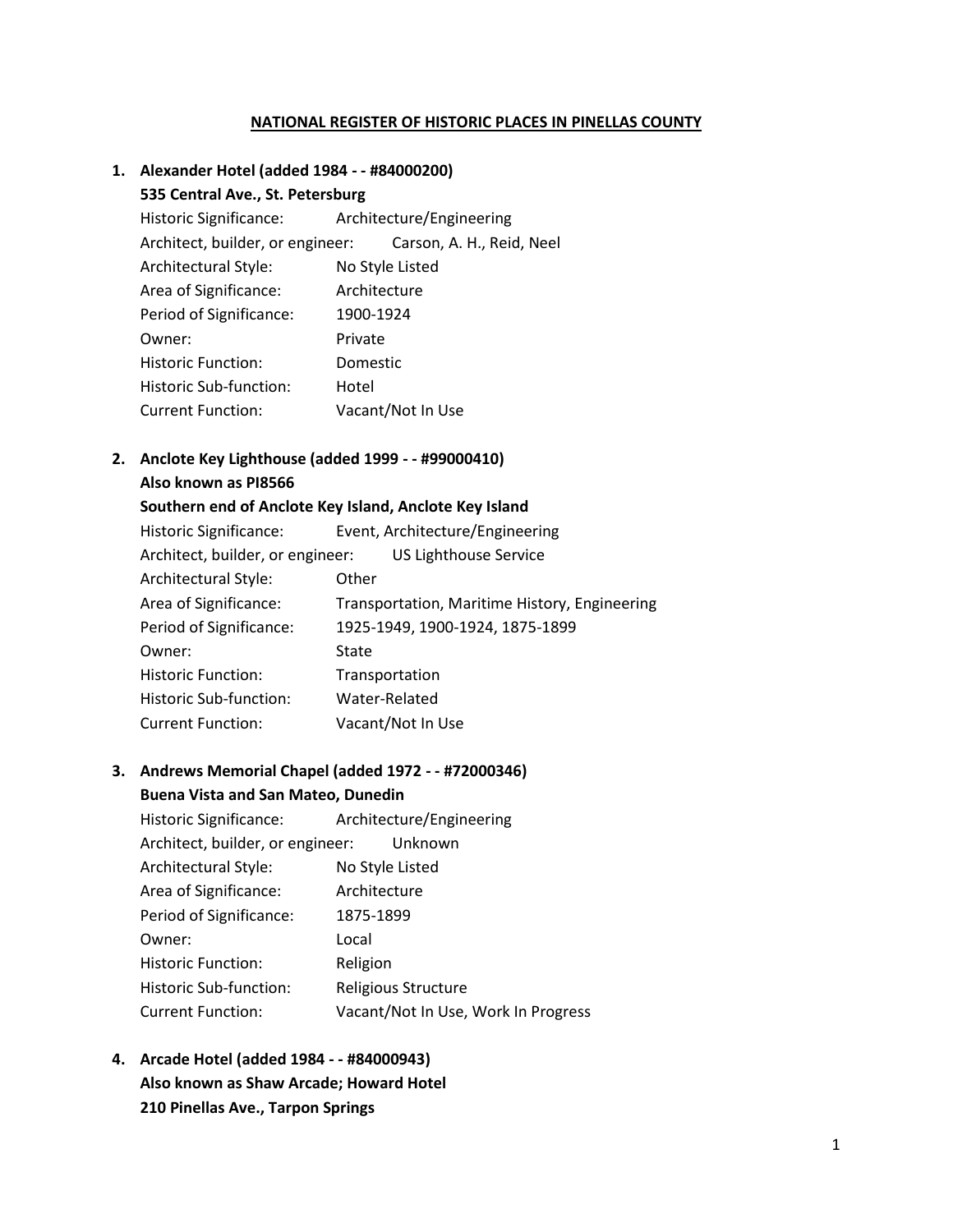| Historic Significance:           | Event, Architecture/Engineering      |
|----------------------------------|--------------------------------------|
| Architect, builder, or engineer: | Ricketts & Hayworth, Wolpert & Brown |
| Architectural Style:             | Mission/Spanish Revival              |
| Area of Significance:            | Architecture, Commerce               |
| Period of Significance:          | 1925-1949                            |
| Owner:                           | Private                              |
| <b>Historic Function:</b>        | Domestic                             |
| Historic Sub-function:           | Hotel                                |
| <b>Current Function:</b>         | Vacant/Not In Use, Work In Progress  |

## **5. Arfaras, N. G., Sponge Packing House (added 1991 - - #91000412) Also known as 8PI 1545**

**26 W. Park St., Tarpon Springs**

| <b>Historic Significance:</b> | Event                          |
|-------------------------------|--------------------------------|
| Area of Significance:         | Industry                       |
| Period of Significance:       | 1925-1949                      |
| Owner:                        | Private                        |
| <b>Historic Function:</b>     | Industry/Processing/Extraction |
| <b>Current Function:</b>      | Industry/Processing/Extraction |

## **6. Bay Pines Site (8Pi64) (added 1983 - - #83001443)**

| <b>Address Restricted, Bay Pines</b> |                                                             |
|--------------------------------------|-------------------------------------------------------------|
| <b>Historic Significance:</b>        | <b>Information Potential</b>                                |
| <b>Area of Significance:</b>         | Prehistoric                                                 |
| <b>Cultural Affiliation:</b>         | <b>Archaic, Weeden Island</b>                               |
| <b>Period of Significance:</b>       | 499-0 BC, 499-0 AD, 1749-1500 AD, 1499-1000 AD, 1000-500 AD |
| Owner:                               | Federal                                                     |
| <b>Historic Function:</b>            | <b>Domestic</b>                                             |
| <b>Historic Sub-function:</b>        | Camp                                                        |
| <b>Current Function:</b>             | <b>Government, Health Care</b>                              |
| <b>Current Sub-function:</b>         | <b>Hospital, Sanatorium</b>                                 |

## **7. Belleview-Biltmore Hotel (added 1979 - - #79000687)**

#### **Off FL 697, Clearwater**

| Historic Significance:           | Event, Architecture/Engineering, Person                          |
|----------------------------------|------------------------------------------------------------------|
| Architect, builder, or engineer: | Miller, Michael J., Kinnard, Francis J.                          |
| Architectural Style:             | Shingle Style, Queen Anne                                        |
| Historic Person:                 | Plant, Henry Bradley                                             |
| Significant Year:                | 1905, 1925, 1897                                                 |
| Area of Significance:            | Transportation, Architecture, Community Planning And Development |
| Period of Significance:          | 1925-1949, 1900-1924, 1875-1899                                  |
| Owner:                           | Private                                                          |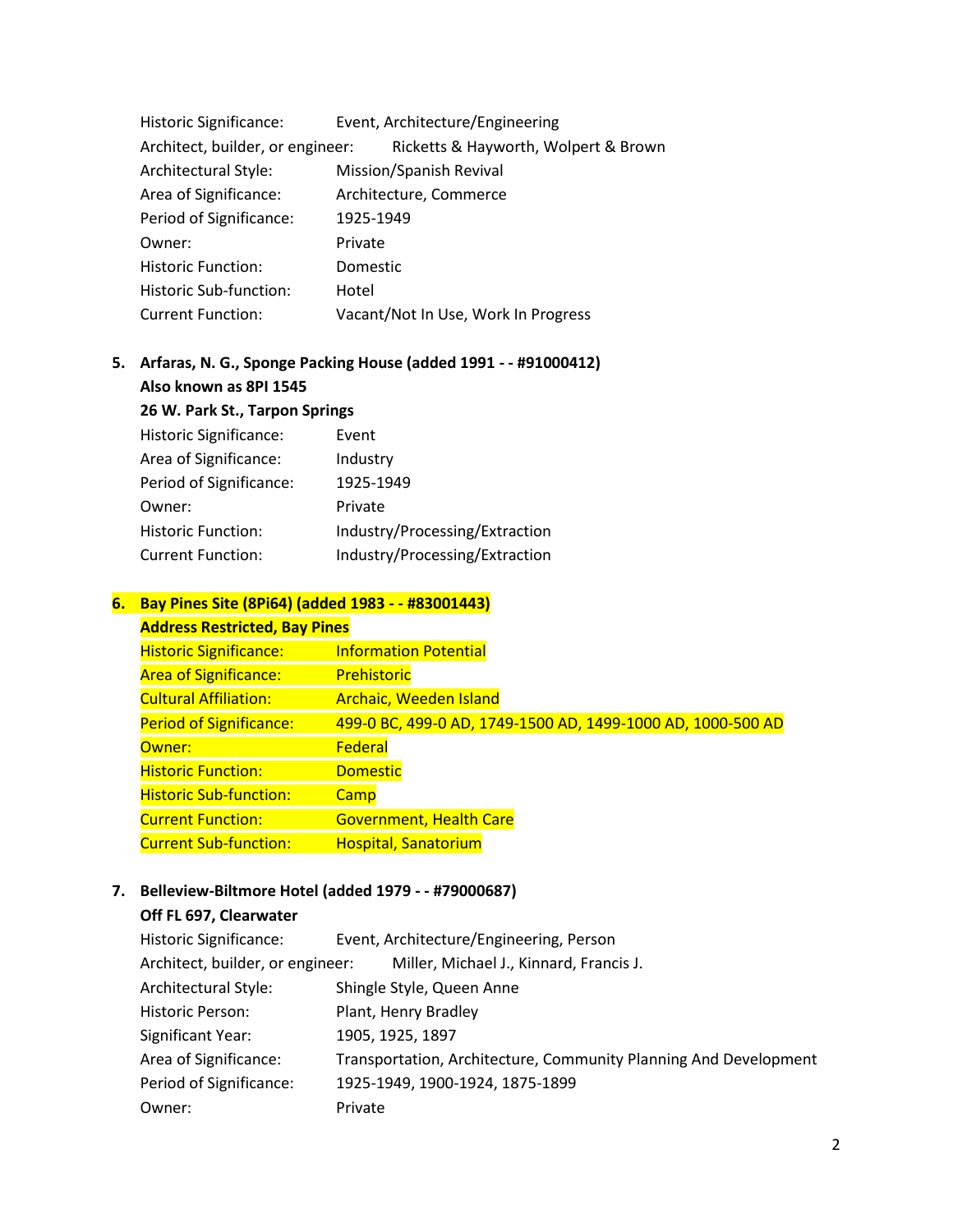| <b>Historic Function:</b> | <b>Domestic</b> |
|---------------------------|-----------------|
| Historic Sub-function:    | Hotel           |
| <b>Current Function:</b>  | <b>Domestic</b> |
| Current Sub-function:     | Hotel           |

## **8. Blatchley, Willis S., House (added 2009 - - #09000747)**

#### **232 Lee St., Dunedin**

| <b>Historic Significance:</b> | Person                   |
|-------------------------------|--------------------------|
| Historic Person:              | Blatchley, Dr. Willis S. |
| Area of Significance:         | Science                  |
| Period of Significance:       | 1925-1949, 1900-1924     |
| Owner:                        | Local                    |
| <b>Historic Function:</b>     | Domestic                 |
| Historic Sub-function:        | <b>Single Dwelling</b>   |
| <b>Current Function:</b>      | Vacant/Not In Use        |

## **9. Boone House (added 1986 - - #86001457)**

#### **601 Fifth Ave. N., St. Petersburg**

| Architect, builder, or engineer:<br>Unknown             |
|---------------------------------------------------------|
| <b>Colonial Revival</b>                                 |
| Boone, Benjamin T.                                      |
| 1920, 1910                                              |
| <b>Community Planning And Development, Architecture</b> |
| 1900-1924                                               |
| Private                                                 |
| <b>Domestic</b>                                         |
| Single Dwelling                                         |
| Commerce/Trade                                          |
| Professional                                            |
|                                                         |

## **10. Casa Coe da Sol (added 1980 - - #80000963)**

#### **510 Park St., St. Petersburg**

| Historic Significance:           | Architecture/Engineering                   |
|----------------------------------|--------------------------------------------|
| Architect, builder, or engineer: | Mizner, Addison                            |
| Architectural Style:             | Other, Late 19th And 20th Century Revivals |
| Area of Significance:            | Architecture                               |
| Period of Significance:          | 1925-1949                                  |
| Owner:                           | Private                                    |
| <b>Historic Function:</b>        | Domestic                                   |
| Historic Sub-function:           | Secondary Structure, Single Dwelling       |
| <b>Current Function:</b>         | Domestic                                   |
|                                  |                                            |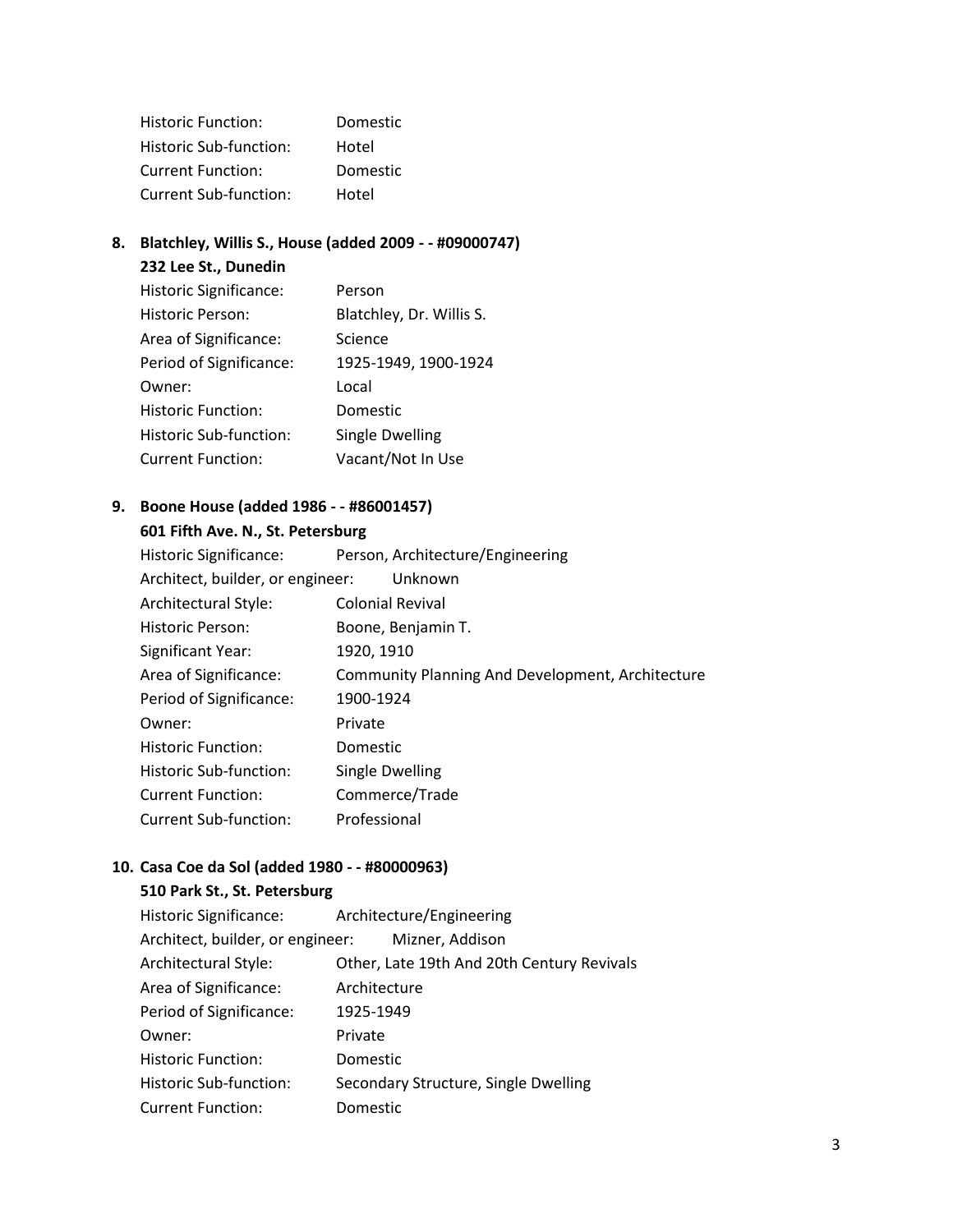Current Sub-function: Secondary Structure, Single Dwelling

**11. Casa De Muchas Flores (added 1985 - - #85000160)** 

**Also known as Miller-Babet House** 

#### **1446 Park St. N., St. Petersburg**

| Historic Significance: Architecture/Engineering |                                            |
|-------------------------------------------------|--------------------------------------------|
| Architect, builder, or engineer:                | Dupont, Henry H.                           |
| Architectural Style:                            | Other, Late 19th And 20th Century Revivals |
| Area of Significance:                           | Architecture, Landscape Architecture       |
| Period of Significance:                         | 1925-1949                                  |
| Owner:                                          | Private                                    |
| <b>Historic Function:</b>                       | <b>Domestic</b>                            |
| Historic Sub-function:                          | Single Dwelling                            |
| <b>Current Function:</b>                        | Domestic                                   |
| <b>Current Sub-function:</b>                    | <b>Single Dwelling</b>                     |

## **12. Central High School (added 1984 - - #84000946)**

#### **Also known as St. Petersburg High School**

## **2501--5th Ave. N., St. Petersburg**

| <b>Historic Significance:</b>    | Event, Architecture/Engineering            |
|----------------------------------|--------------------------------------------|
| Architect, builder, or engineer: | Ittner, William B.                         |
| Architectural Style:             | Other, Late 19th And 20th Century Revivals |
| Area of Significance:            | Education, Architecture, Social History    |
| Period of Significance:          | 1925-1949                                  |
| Owner:                           | Local                                      |
| <b>Historic Function:</b>        | Education                                  |
| Historic Sub-function:           | School                                     |
| <b>Current Function:</b>         | Education                                  |
| <b>Current Sub-function:</b>     | School                                     |
|                                  |                                            |

#### **13. Cleveland Street Post Office (added 1980 - - #80000962)**

# **650 Cleveland St., Clearwater**

| Historic Significance: Architecture/Engineering |                                                  |
|-------------------------------------------------|--------------------------------------------------|
| Architect, builder, or engineer:                | Watt & Sinclair of Florida, Skinner, Theodore H. |
| Architectural Style:                            | Other, Late 19th And 20th Century Revivals       |
| Area of Significance:                           | Architecture                                     |
| Period of Significance:                         | 1925-1949                                        |
| Owner:                                          | Federal                                          |
| <b>Historic Function:</b>                       | Government                                       |
| Historic Sub-function:                          | Post Office                                      |
| <b>Current Function:</b>                        | Government                                       |
| <b>Current Sub-function:</b>                    | Post Office                                      |
|                                                 |                                                  |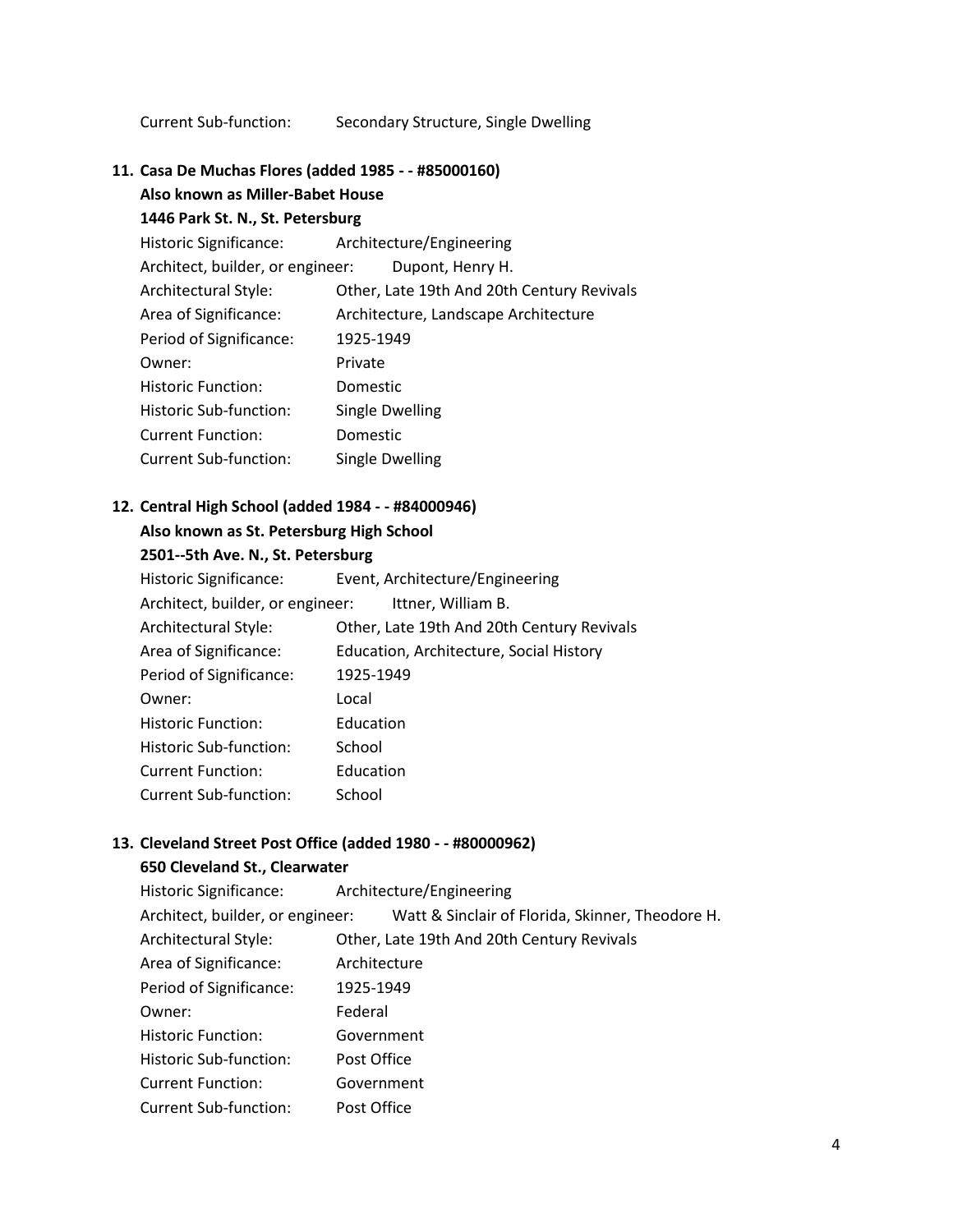## **14. DUCHESS (Sponge Hooking Boat) (added 1990 - - #90001133)**

## **Also known as 8PI 1704 Tarpon Springs Sponge Docks at Dodecanese Blvd., Tarpon Springs** Historic Significance: Event, Architecture/Engineering Architect, builder, or engineer: Paskalakis, Leonidas Architectural Style: No Style Listed Area of Significance: Architecture, Industry, Maritime History Period of Significance: 1925-1949 Owner: Private Historic Function: Industry/Processing/Extraction Current Function: Recreation And Culture

#### **15. Dennis Hotel (added 1986 - - #86000804)**

## **Also known as McCarthy Hotel 326 First Ave. N., St. Petersburg** Historic Significance: Event, Architecture/Engineering Architect, builder, or engineer: Mason, Franklin, Cunningham, Harry F. Architectural Style: Beaux Arts Area of Significance: Commerce, Architecture Period of Significance: 1925-1949 Owner: Private Historic Function: Domestic Historic Sub-function: Hotel Current Function: Domestic Current Sub-function: Hotel

#### **16. Domestic Science and Manual Training School (added 1999 - - #99001250)**

**Also known as St. Petersburg City Hall Annex** 

#### **440-442 Second Ave. N., St. Petersburg**

| <b>Historic Significance:</b> | Architecture/Engineering, Event |
|-------------------------------|---------------------------------|
| Architectural Style:          | No Style Listed                 |
| Area of Significance:         | Architecture, Education         |
| Period of Significance:       | 1900-1924                       |
| Owner:                        | Local                           |
| <b>Historic Function:</b>     | Education                       |
| Historic Sub-function:        | School                          |
| <b>Current Function:</b>      | Government                      |
| <b>Current Sub-function:</b>  | Government Office               |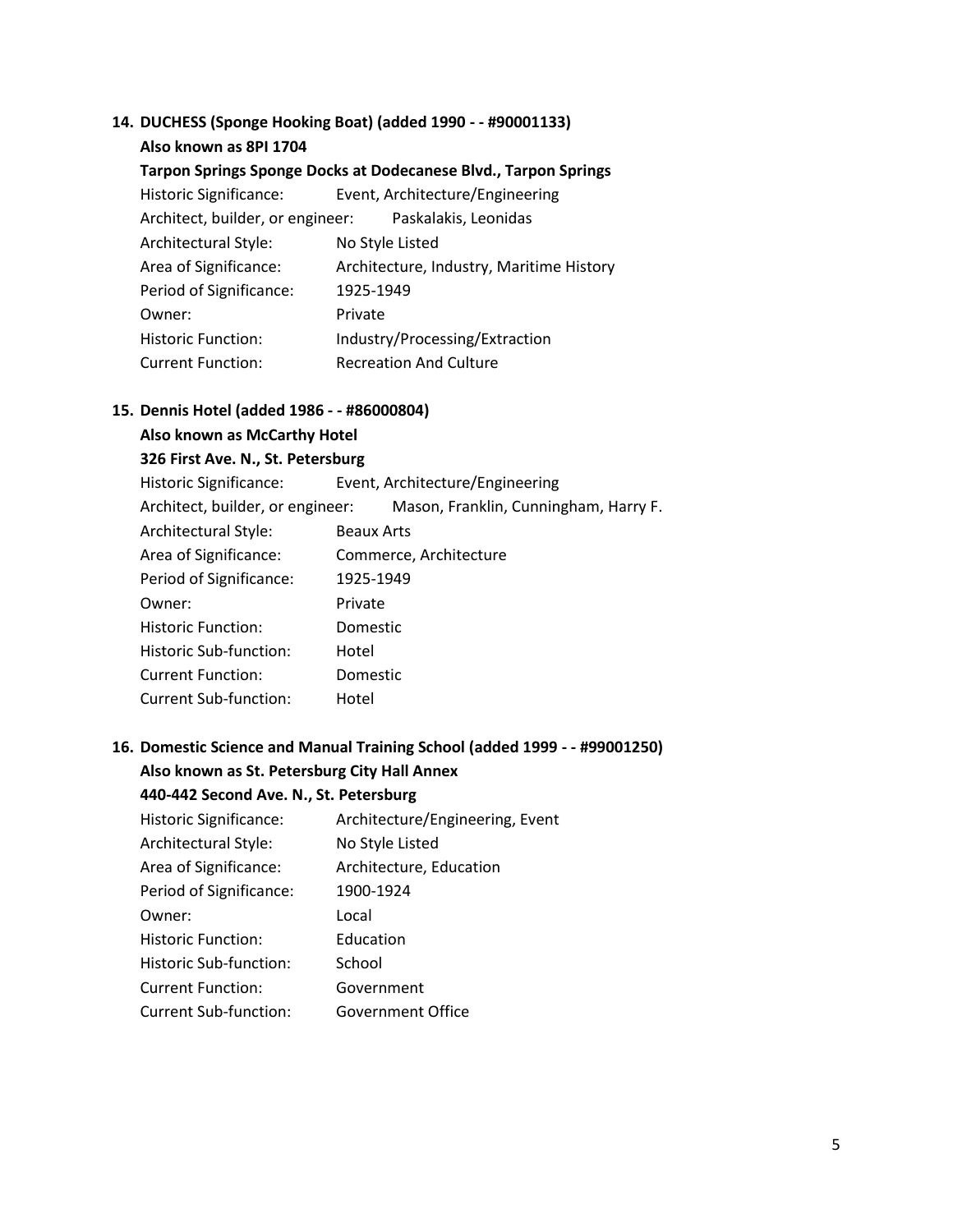## **17. Don Ce Sar Hotel (added 1975 - - #75000563)**

| 3400 Gulf Blvd., St. Petersburg Beach           |                                            |  |
|-------------------------------------------------|--------------------------------------------|--|
| Historic Significance: Architecture/Engineering |                                            |  |
| Architect, builder, or engineer:<br>Unknown     |                                            |  |
| Architectural Style:                            | Other, Late 19th And 20th Century Revivals |  |
| Area of Significance:                           | Architecture                               |  |
| Period of Significance:                         | 1925-1949                                  |  |
| Owner:                                          | Private                                    |  |
| <b>Historic Function:</b>                       | Domestic                                   |  |
| Historic Sub-function:                          | Hotel                                      |  |
| <b>Current Function:</b>                        | Domestic                                   |  |
| Current Sub-function:                           | Hotel                                      |  |

## **18. Douglas, J. O., House (added 1979 - - #79000691)**

### **209 Scotland St., Dunedin**

| Historic Significance:           | Architecture/Engineering, Person |
|----------------------------------|----------------------------------|
| Architect, builder, or engineer: | Unknown                          |
| Architectural Style:             | No Style Listed                  |
| Historic Person:                 | Douglas, John O.                 |
| Significant Year:                | 1880                             |
| Area of Significance:            | Architecture, Commerce           |
| Period of Significance:          | 1875-1899                        |
| Owner:                           | Private                          |
| <b>Historic Function:</b>        | Domestic                         |
| Historic Sub-function:           | <b>Single Dwelling</b>           |
| <b>Current Function:</b>         | Domestic                         |
| <b>Current Sub-function:</b>     | Single Dwelling                  |
|                                  |                                  |

#### **19. Downtown St. Petersburg Historic District (added 2004 - - #04000364)**

#### **Bounded by 5th Ave. N, Beach Dr. NE, Central Ave., 9th St. N., St. Petersburg**

| <b>Historic Significance:</b> | Event, Architecture/Engineering                                       |
|-------------------------------|-----------------------------------------------------------------------|
| Architectural Style:          | Late 19th And 20th Century Revivals, Late Victorian                   |
| Area of Significance:         | Architecture, Community Planning And Development, Commerce,           |
|                               | Entertainment/Recreation                                              |
| Period of Significance:       | 1950-1974, 1925-1949, 1900-1924, 1875-1899                            |
| Owner:                        | Local, Private, Federal                                               |
| <b>Historic Function:</b>     | Commerce/Trade, Domestic, Government, Recreation And Culture,         |
|                               | Religion                                                              |
| Historic Sub-function:        | Business, City Hall, Multiple Dwelling, Outdoor Recreation, Religious |
|                               | Structure, Single Dwelling, Specialty Store                           |
| <b>Current Function:</b>      | Commerce/Trade, Domestic, Government, Recreation And Culture,         |
|                               | Religion                                                              |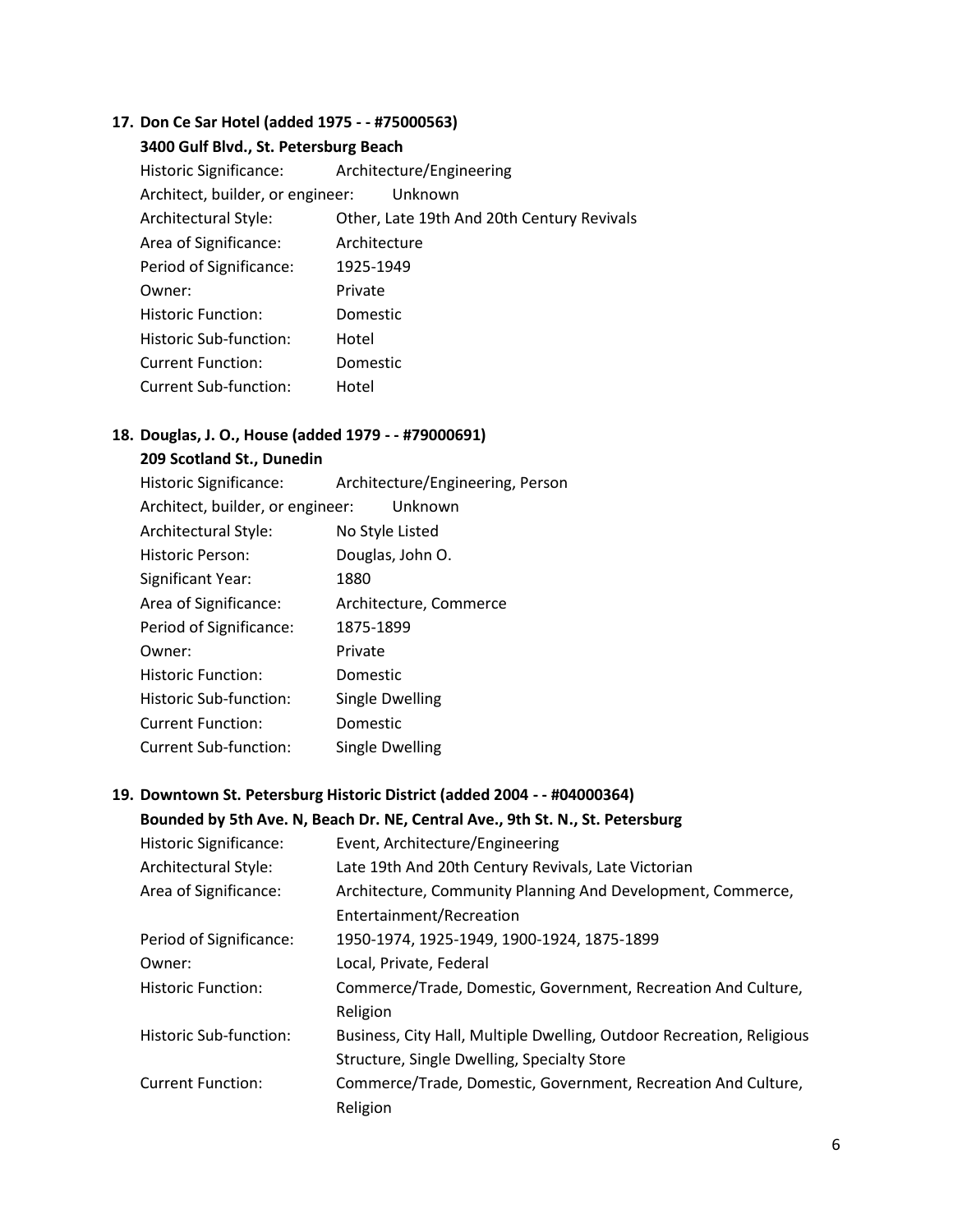Current Sub-function: Business, City Hall, Multiple Dwelling, Outdoor Recreation, Religious Structure, Single Dwelling, Specialty Store

#### **20. Ducros, Louis, House (added 2009 - - #79000688)**

**Also known as Plant-Ducros House** 

| 1324 S. Fort Harrison St., Clearwater |                        |  |
|---------------------------------------|------------------------|--|
| Historic Significance:                | Person                 |  |
| Historic Person:                      | Ducros, Louis          |  |
| Significant Year:                     | 1897                   |  |
| Area of Significance:                 | Social History         |  |
| Period of Significance:               | 1900-1924, 1875-1899   |  |
| Owner:                                | Private                |  |
| Historic Function:                    | Domestic               |  |
| Historic Sub-function:                | <b>Single Dwelling</b> |  |
| <b>Current Function:</b>              | Commerce/Trade         |  |
| <b>Current Sub-function:</b>          | <b>Specialty Store</b> |  |

## **21. First Methodist Church of St. Petersburg (added 1990 - - #90001433) Also known as First United Methodist Church of St. Petersburg;8 Pi 885**

|  |  |  |  |  | 212 Third St., N., St. Petersburg |
|--|--|--|--|--|-----------------------------------|
|--|--|--|--|--|-----------------------------------|

Historic Significance: Architecture/Engineering Architect, builder, or engineer: Whitaker, Charles C., Baldwin, James J. Architectural Style: Late Gothic Revival Area of Significance: Architecture Period of Significance: 1925-1949, 1900-1924 Owner: Private Historic Function: Religion Historic Sub-function: Religious Structure Current Function: Religion Current Sub-function: Religious Structure

#### **22. Fort Desoto Batteries (added 1977 - - #77000407)**

**Also known as Battery Laidley and Battery Bigelow 8 mi. S of St. Petersburg on Mullet Key, St. Petersburg** Historic Significance: Event Area of Significance: Military Period of Significance: 1900-1924, 1875-1899 Owner: New York Local **Historic Function: Communist Contract** Defense Historic Sub-function: Fortification **Current Function: Current Function:** Current Sub-function: Fortification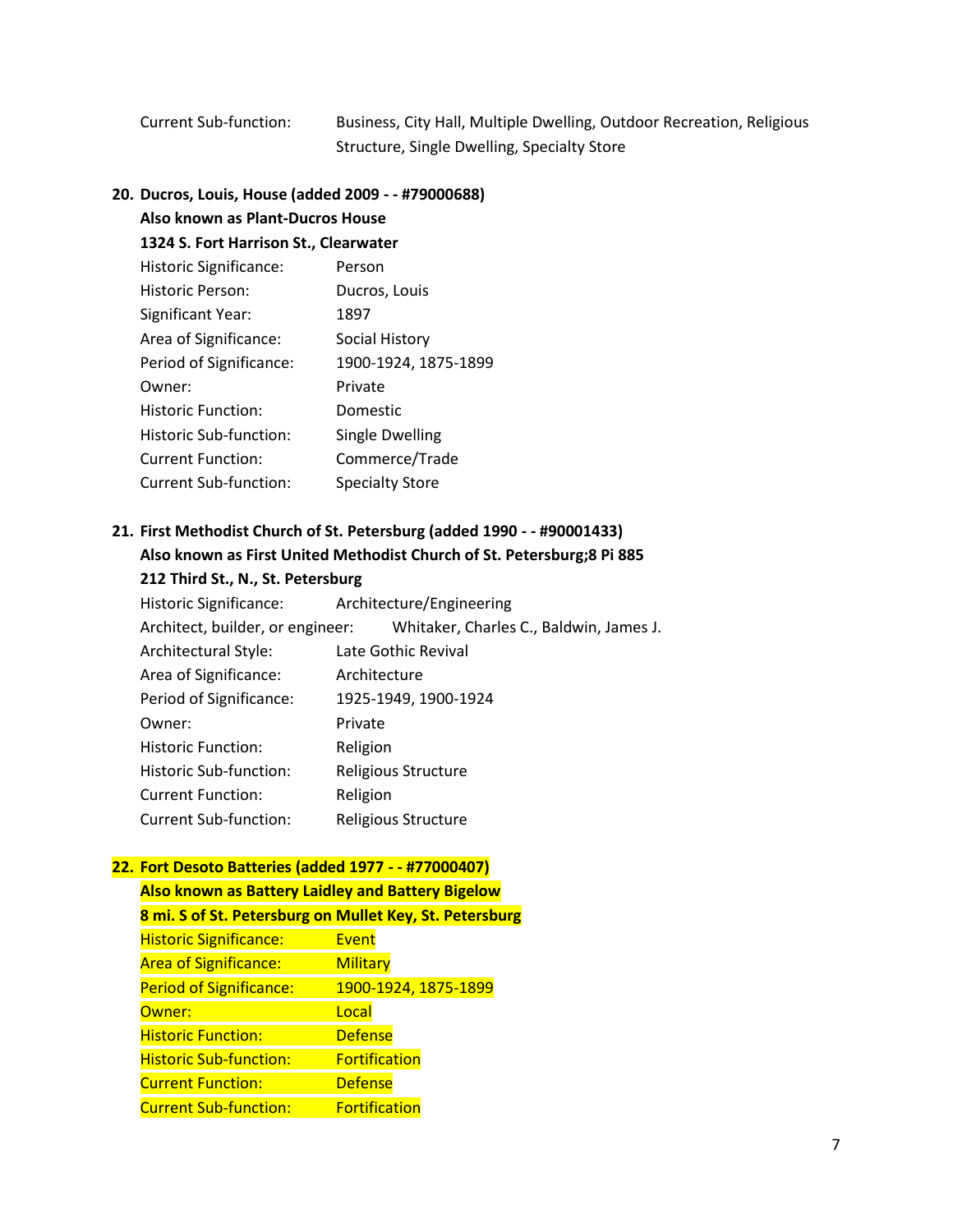**23. GEORGE N. CRETEKOS (Sponge Diving Boat) (added 1990 - - #90001135) Also known as SAMARKOS BROS.; ST. MICHAEL; PASTRIKOS; 8PI 1706** 

**Tarpon Springs Sponge Docks at Dodecanese Blvd., Tarpon Springs**

| <b>Historic Significance:</b>    | Event, Architecture/Engineering          |  |
|----------------------------------|------------------------------------------|--|
| Architect, builder, or engineer: | Samarkos Brothers                        |  |
| Architectural Style:             | No Style Listed                          |  |
| Area of Significance:            | Architecture, Industry, Maritime History |  |
| Period of Significance:          | 1925-1949                                |  |
| Owner:                           | Private                                  |  |
| <b>Historic Function:</b>        | Industry/Processing/Extraction           |  |
| <b>Current Function:</b>         | Industry/Processing/Extraction           |  |

#### **24. Green--Richman Arcade (added 1998 - - #98000027)**

**Also known as Parsley and Stone Arcade; P18752** 

#### **689 Central Ave., St. Petersburg**

| <b>Historic Significance:</b>                    | Architecture/Engineering, Person, Event |
|--------------------------------------------------|-----------------------------------------|
| Architect, builder, or engineer: Feltham, George |                                         |
| Architectural Style:                             | Other                                   |
| <b>Historic Person:</b>                          | Green, John B.                          |
| Significant Year:                                | 1924                                    |
| Area of Significance:                            | Commerce, Architecture                  |
| Period of Significance:                          | 1925-1949, 1900-1924                    |
| Owner:                                           | Private                                 |
| <b>Historic Function:</b>                        | Commerce/Trade                          |
| Historic Sub-function:                           | <b>Business</b>                         |
| <b>Current Function:</b>                         | Commerce/Trade                          |
| Current Sub-function:                            | <b>Business</b>                         |

#### **25. Harbor Oaks Residential District (added 1988 - - #87002133)**

#### **Also known as Harbor Oaks Subdivision**

**Roughly bounded by Druid Rd., S. Fort Harrison Ave., Lotus Path, & Clearwater Harbor, Clearwater**

Historic Significance: Event, Architecture/Engineering Architect, builder, or engineer: Multiple Architectural Style: Prairie School, Colonial Revival, Late 19th And 20th Century Revivals Area of Significance: Community Planning And Development, Social History, Architecture Period of Significance: 1925-1949, 1900-1924 Owner: Private Historic Function: Domestic Historic Sub-function: Single Dwelling Current Function: Domestic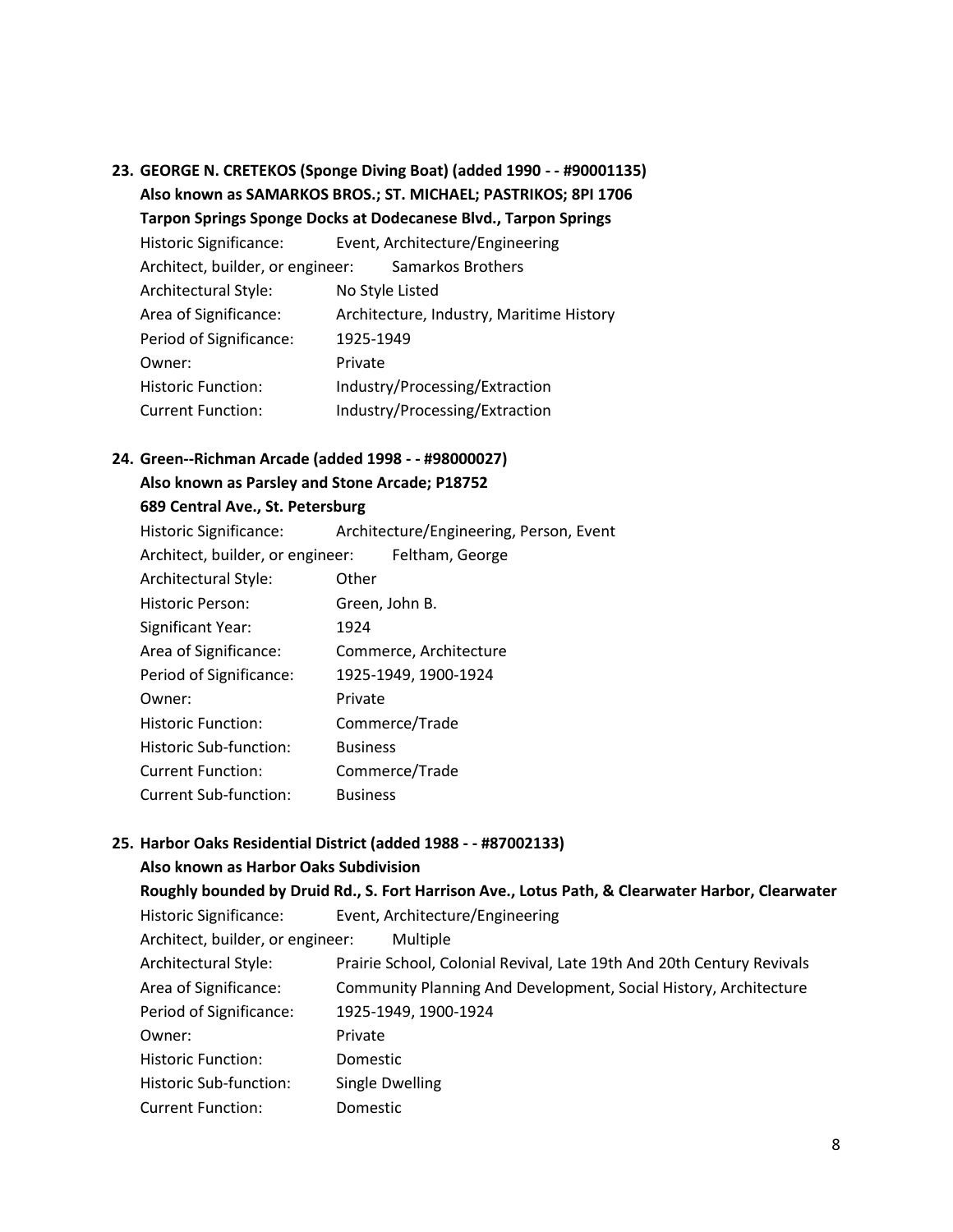Current Sub-function: Single Dwelling

**26. Ingleside (added 1992 - - #92000405)** 

#### **Also known as Leech,William B.F.,House;8Pi1883**

**333 S. Bayshore Blvd., Safety Harbor**

| <b>Historic Significance:</b> | Event                                           |
|-------------------------------|-------------------------------------------------|
| Area of Significance:         | Agriculture, Community Planning And Development |
| Period of Significance:       | 1925-1949, 1900-1924, 1875-1899                 |
| Owner:                        | Private                                         |
| <b>Historic Function:</b>     | <b>Domestic</b>                                 |
| Historic Sub-function:        | Single Dwelling                                 |
| <b>Current Function:</b>      | Domestic                                        |
| <b>Current Sub-function:</b>  | Single Dwelling                                 |

## **27. Johnson, Louis, Building (added 1987 - - #87001632)**

### **Also known as Johnson Building**

**161 First St., SW, Largo**

| <b>Historic Significance:</b>    | Person, Architecture/Engineering |
|----------------------------------|----------------------------------|
| Architect, builder, or engineer: | Unknown                          |
| Architectural Style:             | No Style Listed                  |
| Historic Person:                 | Johnson, Louis Steele            |
| Significant Year:                | 1911, 1910                       |
| Area of Significance:            | Architecture, Commerce           |
| Period of Significance:          | 1900-1924                        |
| Owner:                           | Private                          |
| <b>Historic Function:</b>        | Commerce/Trade, Domestic         |
| Historic Sub-function:           | Hotel, Specialty Store           |
| <b>Current Function:</b>         | Domestic                         |
| <b>Current Sub-function:</b>     | Single Dwelling                  |

#### **28. Jungle Prada Site (added 2003 - - #03000007)**

#### **Also known as Narvarez Site; Anderson Site; Jungle Mound**

**Address Restricted, St. Petersburg**

| <b>Historic Significance:</b> | <b>Information Potential</b>                                    |
|-------------------------------|-----------------------------------------------------------------|
| Area of Significance:         | Historic - Non-Aboriginal, Prehistoric, Historic - Aboriginal   |
| <b>Cultural Affiliation:</b>  | Safety Harbor, First Spanish Period                             |
| Period of Significance:       | 1749-1500 AD, 1700-1749, 1650-1699, 1600-1649, 1500-1599, 1499- |
|                               | 1000 AD                                                         |
| Owner:                        | Private, Local                                                  |
| <b>Historic Function:</b>     | <b>Domestic</b>                                                 |
| Historic Sub-function:        | Village Site                                                    |
| <b>Current Function:</b>      | Domestic, Landscape                                             |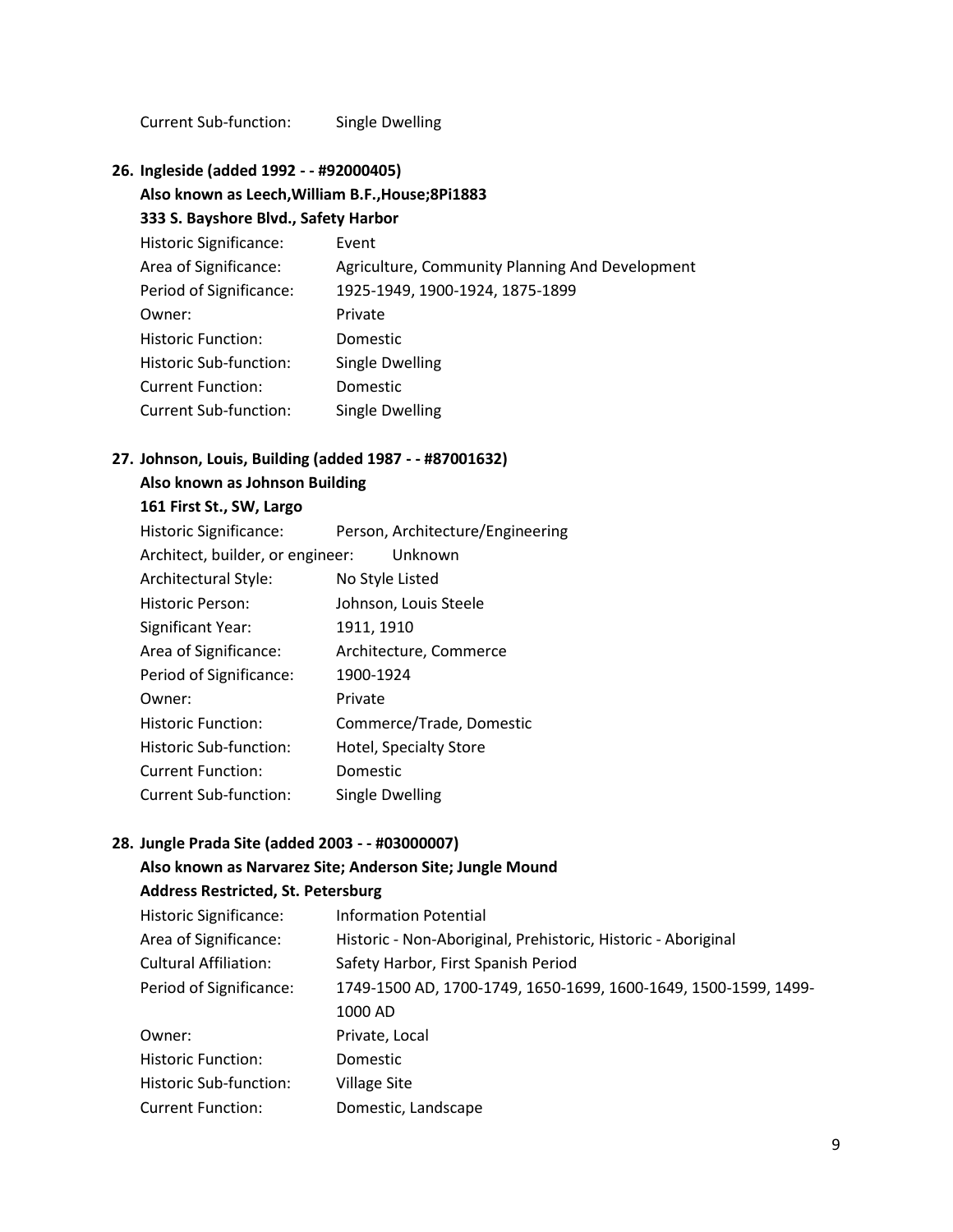Current Sub-function: Park, Single Dwelling

**29. Kenwood Historic District (added 2003 - - #03000729)** 

**Also known as 8PI11176** 

## **Roughly bounded by 9th Ave. N, 19th St. N, 1st Ave. N, 31st St. N, 5th Ave N, and 34th St. N., St. Petersburg**

| <b>Historic Significance:</b> | Event, Architecture/Engineering                         |
|-------------------------------|---------------------------------------------------------|
| Architectural Style:          | Bungalow/Craftsman, Other                               |
| Area of Significance:         | <b>Community Planning And Development, Architecture</b> |
| Period of Significance:       | 1950-1974, 1925-1949, 1900-1924                         |
| Owner:                        | Private                                                 |
| <b>Historic Function:</b>     | Commerce/Trade, Domestic                                |
| Historic Sub-function:        | Business, Extractive Facility, Single Dwelling          |
| <b>Current Function:</b>      | Commerce/Trade, Domestic                                |
| <b>Current Sub-function:</b>  | Business, Multiple Dwelling, Single Dwelling            |

#### **30. Kress, S.H., and Company Building (added 2001 - - #01001057)**

**475 Central Ave., St. Petersburg**

| Historic Significance:           | Architecture/Engineering, Event |
|----------------------------------|---------------------------------|
| Architect, builder, or engineer: | Miller, G.A., Hoffmann, E.J.T.  |
| Architectural Style:             | <b>Beaux Arts</b>               |
| Area of Significance:            | Architecture, Commerce          |
| Period of Significance:          | 1925-1949                       |
| Owner:                           | Private                         |
| <b>Historic Function:</b>        | Commerce/Trade                  |
| Historic Sub-function:           | <b>Department Store</b>         |
| <b>Current Function:</b>         | Commerce/Trade                  |
| <b>Current Sub-function:</b>     | <b>Business</b>                 |

## **31. Meres, E. R., Sponge Packing House (added 1991 - - #91000411)**

## **Also known as 8PT 1594**

## **106 Read St., Tarpon Springs**

| <b>Historic Significance:</b> | Event                          |
|-------------------------------|--------------------------------|
| Area of Significance:         | Industry                       |
| Period of Significance:       | 1925-1949, 1900-1924           |
| Owner:                        | Private                        |
| <b>Historic Function:</b>     | Industry/Processing/Extraction |
| <b>Current Function:</b>      | Industry/Processing/Extraction |

**32. Mount Olive African Methodist Episcopal Church (added 2000 - - #99000802) Also known as Hope Henry AME Church 600 Jones St., Clearwater**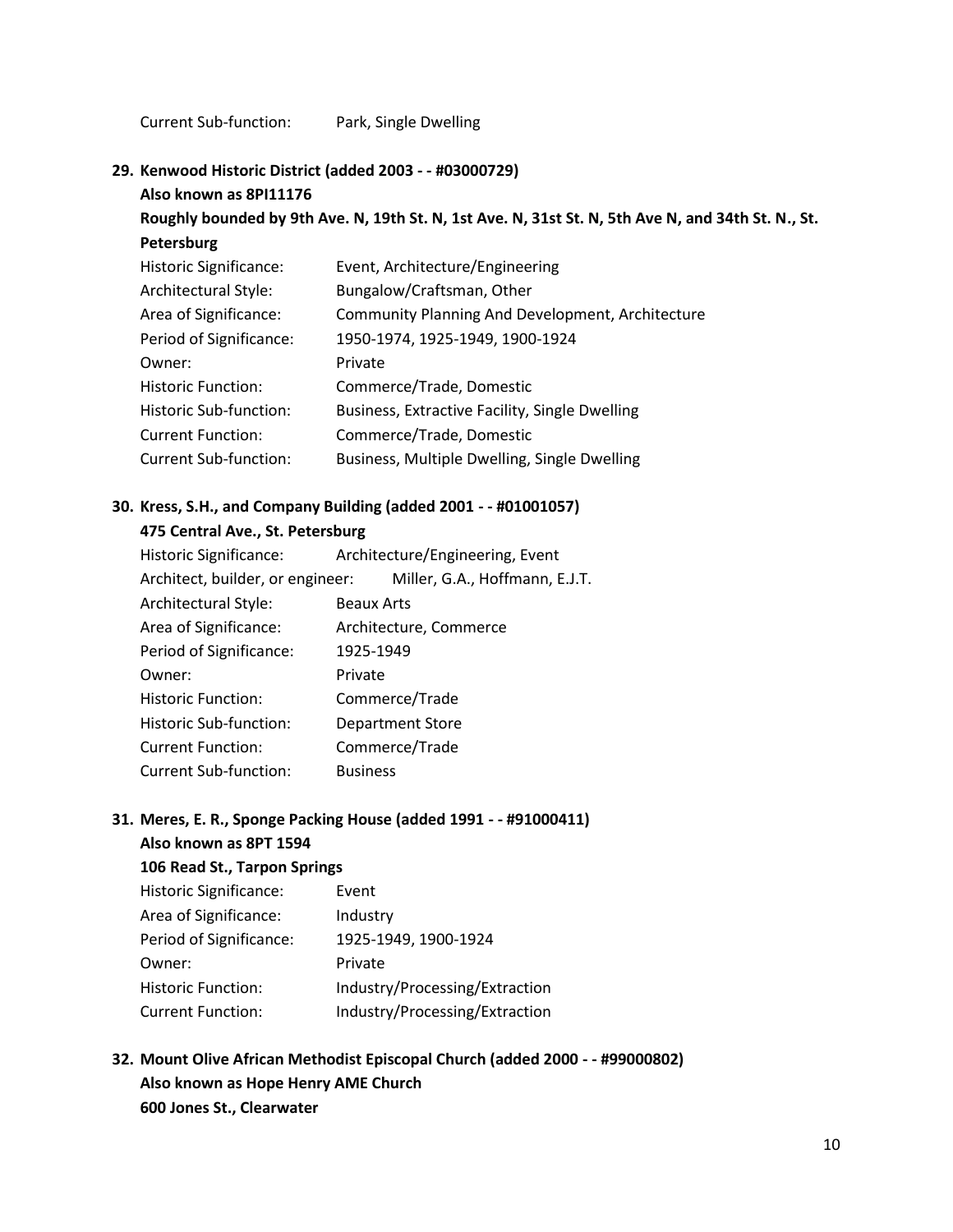| <b>Historic Significance:</b> | Architecture/Engineering, Event     |
|-------------------------------|-------------------------------------|
| Area of Significance:         | Black, Architecture, Social History |
| Period of Significance:       | 1925-1949, 1900-1924                |
| Owner:                        | Private                             |
| <b>Historic Function:</b>     | Religion                            |
| Historic Sub-function:        | Religious Structure                 |
| <b>Current Function:</b>      | Religion                            |
| <b>Current Sub-function:</b>  | Religious Structure                 |

#### **33. N.K. SYMI (Sponge Diving Boat) (added 1990 - - #90001132) Also known as ELENI; 8PI 1703**

**Tarpon Springs Sponge Docks at Dodecanese Blvd., Tarpon Springs** Historic Significance: Event, Architecture/Engineering Architect, builder, or engineer: Samarkos Brothers Architectural Style: No Style Listed Area of Significance: Architecture, Industry, Maritime History Period of Significance: 1925-1949 Owner: Private Historic Function: Industry/Processing/Extraction Current Function: Industry/Processing/Extraction

#### **34. North Shore Historic District (added 2003 - - #03000040)**

**Also known as Old Northeast Residential Neighborhood Bounded by 4th St. N, 5th Ave. N, Tampa Bay, and 30th Ave N., St. Petersburg**

| <b>Historic Significance:</b> | Event, Architecture/Engineering                  |
|-------------------------------|--------------------------------------------------|
| Architectural Style:          | Bungalow/Craftsman, Colonial Revival             |
| Area of Significance:         | Architecture, Community Planning And Development |
| Period of Significance:       | 1925-1949, 1900-1924                             |
| Owner:                        | Private                                          |
| <b>Historic Function:</b>     | Domestic                                         |
| Historic Sub-function:        | Multiple Dwelling, Single Dwelling               |
| <b>Current Function:</b>      | Domestic                                         |
| <b>Current Sub-function:</b>  | Multiple Dwelling, Single Dwelling               |

#### **35. Old Belleair Town Hall (added 1994 - - #94000421)**

**Also known as Belleair Garden Club 903 Ponce de Leon Blvd., Belleair** Historic Significance: Event Area of Significance: Politics/Government Period of Significance: 1925-1949 Owner: Private Historic Function: Government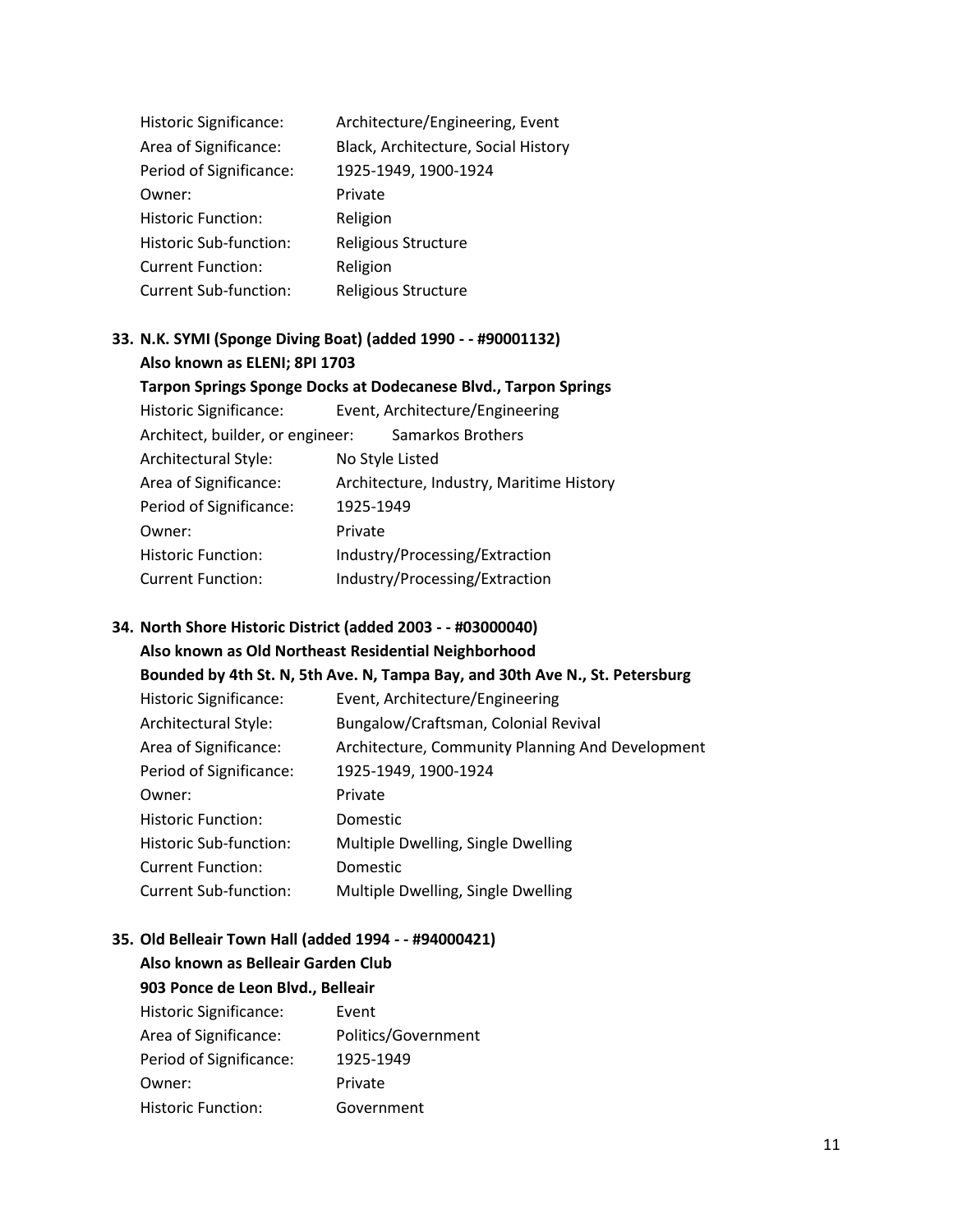| Historic Sub-function:   | City Hall |
|--------------------------|-----------|
| <b>Current Function:</b> | Social    |
| Current Sub-function:    | Clubhouse |

|  | 36. Pass-A-Grille Historic District (Boundary Increase) (added 2003 - - #03000943)<br>Also known as FMSF# PI1696 |                                                                                             |
|--|------------------------------------------------------------------------------------------------------------------|---------------------------------------------------------------------------------------------|
|  |                                                                                                                  |                                                                                             |
|  |                                                                                                                  | Pass-a-Grille Way, 1st Ave., Gulf Way, Sunset Way, 32 Ave., St. Pete Beach                  |
|  | <b>Historic Significance:</b>                                                                                    | Architecture/Engineering, Event                                                             |
|  | Architectural Style:                                                                                             | Late 19th And Early 20th Century American Movements, Late 19th And<br>20th Century Revivals |
|  | Area of Significance:                                                                                            | Exploration/Settlement, Community Planning And Development,<br>Entertainment/Recreation     |
|  | Period of Significance:                                                                                          | 1950-1974, 1925-1949, 1900-1924                                                             |
|  | Owner:                                                                                                           | Private, Local                                                                              |
|  | <b>Historic Function:</b>                                                                                        | Commerce/Trade, Domestic                                                                    |
|  | Historic Sub-function:                                                                                           | Multiple Dwelling, Professional, Single Dwelling, Specialty Store                           |
|  | <b>Current Function:</b>                                                                                         | Commerce/Trade, Domestic                                                                    |
|  | <b>Current Sub-function:</b>                                                                                     | Multiple Dwelling, Professional, Single Dwelling, Specialty Store                           |
|  |                                                                                                                  |                                                                                             |

#### **37. Pass-a-Grille Historic District (added 1989 - - #89001734)**

## **Also known as Old City of Pass-a-Grille**

**Roughly bounded by 12th Ave., Gulf Blvd., 4th Ave., and Gulf Ave., St. Petersburg Beach**

| Event                                                              |
|--------------------------------------------------------------------|
| Exploration/Settlement, Entertainment/Recreation                   |
| 1900-1924                                                          |
| Private                                                            |
| Commerce/Trade, Domestic                                           |
| Multiple Dwelling, Professional, Single Dwelling, Specialty Store  |
| Commerce/Trade, Domestic                                           |
| Department Store, Multiple Dwelling, Professional, Single Dwelling |
|                                                                    |

## **38. Pinellas County Courthouse, Old (added 1992 - - #92000828)**

## **Also known as Pinellas County Courthouse; 8Pi 1894**

#### **315 Court St., Clearwater**

| <b>Historic Significance:</b>    | Architecture/Engineering, Event   |
|----------------------------------|-----------------------------------|
| Architect, builder, or engineer: | Et al., Kennard, Francis J.       |
| Architectural Style:             | <b>Classical Revival</b>          |
| Area of Significance:            | Politics/Government, Architecture |
| Period of Significance:          | 1925-1949, 1900-1924              |
| Owner:                           | Local                             |
| <b>Historic Function:</b>        | Government                        |
| Historic Sub-function:           | Courthouse                        |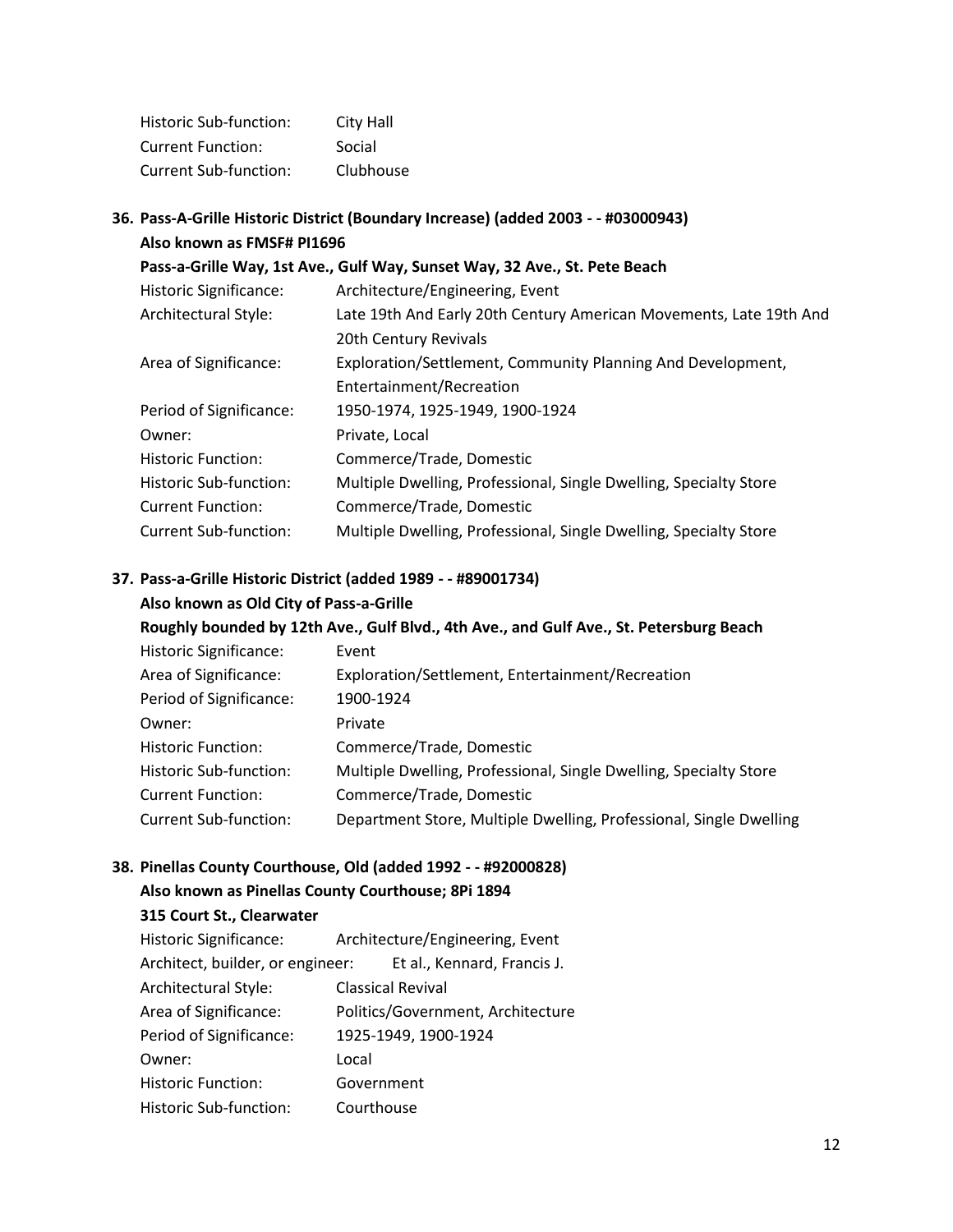| Current Function:     | Government |
|-----------------------|------------|
| Current Sub-function: | Courthouse |

#### **39. Potter House (added 1986 - - #86001258)**

#### **577 Second St. S., St. Petersburg**

| Historic Significance:           | Person, Architecture/Engineering                        |
|----------------------------------|---------------------------------------------------------|
| Architect, builder, or engineer: | Unknown                                                 |
| Architectural Style:             | Other, Queen Anne                                       |
| <b>Historic Person:</b>          | Potter, Cramer B.                                       |
| Significant Year:                | 1915, 1905                                              |
| Area of Significance:            | <b>Community Planning And Development, Architecture</b> |
| Period of Significance:          | 1900-1924                                               |
| Owner:                           | Private                                                 |
| <b>Historic Function:</b>        | Domestic                                                |
| Historic Sub-function:           | Secondary Structure, Single Dwelling                    |
| <b>Current Function:</b>         | Domestic                                                |
| Current Sub-function:            | <b>Multiple Dwelling</b>                                |

### **40. Roebling, Donald, Estate (added 1979 - - #79000689)**

# **Also known as Spotswood;Spottiswoode;Spottiswoode**

| 700 Orange Ave., Clearwater |  |
|-----------------------------|--|
|-----------------------------|--|

| Historic Significance:           | Architecture/Engineering, Person                                |
|----------------------------------|-----------------------------------------------------------------|
| Architect, builder, or engineer: | Phillipoff, John, Wakeling, Roy W.                              |
| Architectural Style:             | <b>Tudor Revival</b>                                            |
| <b>Historic Person:</b>          | Roebling, Donald                                                |
| <b>Significant Year:</b>         | 1939, 1929                                                      |
| Area of Significance:            | Invention, Architecture, Landscape Architecture, Social History |
| Period of Significance:          | 1925-1949                                                       |
| Owner:                           | Private                                                         |
| <b>Historic Function:</b>        | Domestic                                                        |
| Historic Sub-function:           | Secondary Structure, Single Dwelling                            |
| <b>Current Function:</b>         | Domestic                                                        |
| <b>Current Sub-function:</b>     | Secondary Structure, Single Dwelling                            |

# **41. Roser Park Historic District (added 1998 - - #98000295)**

| Also known as 8PI6915                                                             |                                                                  |  |  |
|-----------------------------------------------------------------------------------|------------------------------------------------------------------|--|--|
| Roughly bounded by 5th and 9th Sts. S, and 6th and 11th Aves., S., St. Petersburg |                                                                  |  |  |
| <b>Historic Significance:</b>                                                     | Event, Architecture/Engineering                                  |  |  |
| Architectural Style:                                                              | Late 19th And 20th Century Revivals, Bungalow/Craftsman, Prairie |  |  |
|                                                                                   | School                                                           |  |  |
| Area of Significance:                                                             | Architecture, Community Planning And Development, Landscape      |  |  |
|                                                                                   | Architecture                                                     |  |  |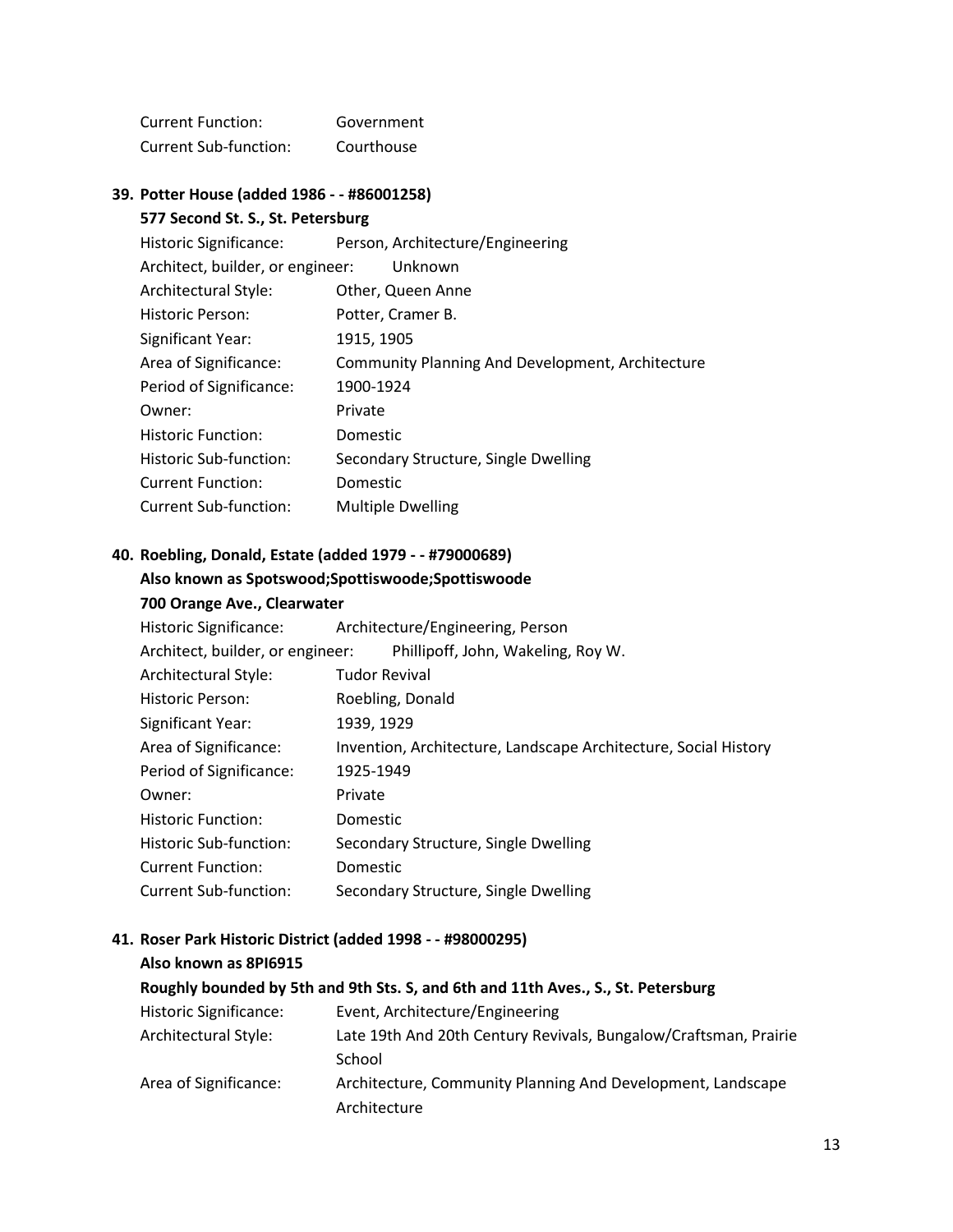| Period of Significance:   | 1925-1949, 1900-1924               |
|---------------------------|------------------------------------|
| Owner:                    | Private, Local                     |
| <b>Historic Function:</b> | Domestic                           |
| Historic Sub-function:    | Multiple Dwelling, Single Dwelling |
| <b>Current Function:</b>  | Domestic                           |
| Current Sub-function:     | Multiple Dwelling, Single Dwelling |

## **42. Round Lake Historic District (added 2003 - - #03000824)**

**Also known as 8PI11175** 

#### **Roughly 5th Ave. N, 9th St. N, 13th Ave. N, and 4th St. N., St. Petersburg**

| <b>Historic Significance:</b> | Architecture/Engineering, Event                         |
|-------------------------------|---------------------------------------------------------|
| Area of Significance:         | <b>Community Planning And Development, Architecture</b> |
| Period of Significance:       | 1950-1974, 1925-1949, 1900-1924                         |
| Owner:                        | Private                                                 |
| <b>Historic Function:</b>     | Commerce/Trade, Domestic                                |
| Historic Sub-function:        | Business, Multiple Dwelling, Single Dwelling            |
| <b>Current Function:</b>      | Commerce/Trade, Domestic                                |
| <b>Current Sub-function:</b>  | Business, Multiple Dwelling, Single Dwelling            |
|                               |                                                         |

## **43. ST. NICHOLAS III (Sponge Diving Boat) (added 1990 - - #90001136)**

#### **Also known as 8PI 1702**

#### **Tarpon Springs Sponge Docks at Dodecanese Blvd., Tarpon Springs**

| Historic Significance:           | Event, Architecture/Engineering                                    |
|----------------------------------|--------------------------------------------------------------------|
| Architect, builder, or engineer: | Unknown                                                            |
| Architectural Style:             | No Style Listed                                                    |
| Area of Significance:            | Architecture, Entertainment/Recreation, Industry, Maritime History |
| Period of Significance:          | 1925-1949                                                          |
| Owner:                           | Private                                                            |
| <b>Historic Function:</b>        | Industry/Processing/Extraction                                     |
| <b>Current Function:</b>         | <b>Recreation And Culture</b>                                      |

#### **44. ST. NICHOLAS VI (Sponge Diving Boat) (added 1990 - - #90001134)**

#### **Also known as 8PI 1705**

| Tarpon Springs Sponge Docks at Dodecanese Blvd., Tarpon Springs |                                                                    |  |
|-----------------------------------------------------------------|--------------------------------------------------------------------|--|
| Historic Significance:                                          | Event, Architecture/Engineering                                    |  |
| Architect, builder, or engineer:                                | Unknown                                                            |  |
| Architectural Style:                                            | No Style Listed                                                    |  |
| Area of Significance:                                           | Architecture, Entertainment/Recreation, Industry, Maritime History |  |
| Period of Significance:                                         | 1925-1949                                                          |  |
| Owner:                                                          | Private                                                            |  |
| <b>Historic Function:</b>                                       | Industry/Processing/Extraction                                     |  |
| <b>Current Function:</b>                                        | Vacant/Not In Use                                                  |  |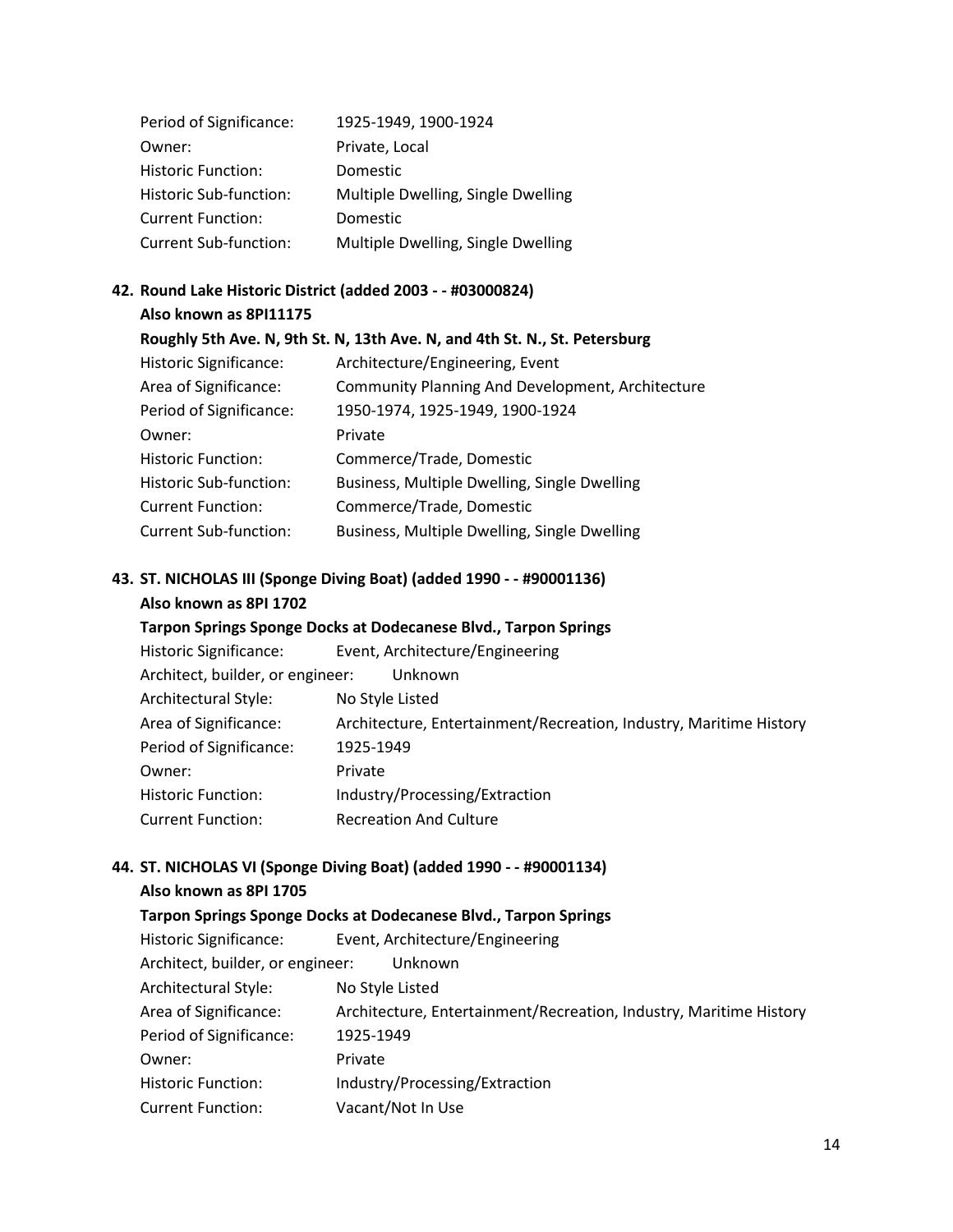## **45. Safety Harbor Site (added 1966 - - #66000270) Address Restricted, Safety Harbor**

| Historic Significance:       | <b>Information Potential</b>       |
|------------------------------|------------------------------------|
| Area of Significance:        | Historic - Aboriginal, Prehistoric |
| <b>Cultural Affiliation:</b> | Timucua                            |
| Period of Significance:      | 1650-1699, 1600-1649, 1500-1599    |
| Owner:                       | Private, Local                     |
| <b>Historic Function:</b>    | Domestic, Funerary                 |
| Historic Sub-function:       | Graves/Burials, Village Site       |
| <b>Current Function:</b>     | Landscape                          |
| <b>Current Sub-function:</b> | Park                               |

#### **46. Safford House (added 1974 - - #74000654)**

#### **23 Parkin Ct., Tarpon Springs**

| <b>Historic Significance:</b>    | Architecture/Engineering            |
|----------------------------------|-------------------------------------|
| Architect, builder, or engineer: | Unknown                             |
| Architectural Style:             | Other, Late Victorian               |
| Area of Significance:            | Architecture                        |
| Period of Significance:          | 1875-1899                           |
| Owner:                           | Private                             |
| <b>Historic Function:</b>        | Domestic                            |
| Historic Sub-function:           | <b>Single Dwelling</b>              |
| <b>Current Function:</b>         | Vacant/Not In Use, Work In Progress |

#### **47. Sanitary Public Market (added 2002 - - #02000680)**

#### **Also known as Coca-Cola Bottling Plant**

#### **1825 4th St. N., St. Petersburg**

Historic Significance: Event, Architecture/Engineering Architect, builder, or engineer: Hawes, Albert Lee, Harvard, William B., Sr. Architectural Style: Mission/Spanish Revival Area of Significance: Architecture, Commerce Period of Significance: 1950-1974, 1925-1949 Owner: Local Historic Function: Commerce/Trade Historic Sub-function: Business, Department Store, Specialty Store Current Function: Vacant/Not In Use